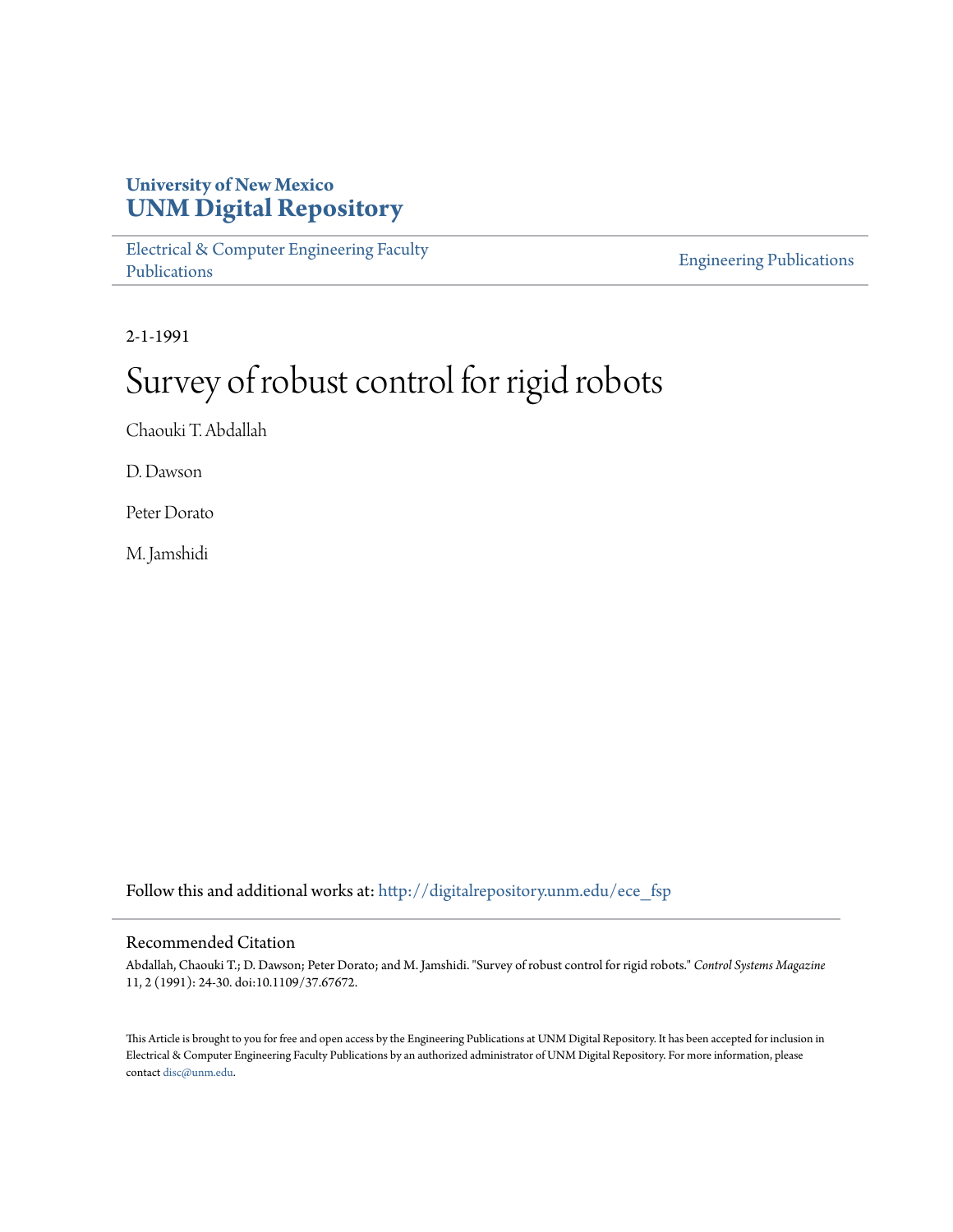## **Survey of Robust Control for Rigid Robots**

**c. Abdallah, D. Dawson, P. Dorato, and M. Jamshidi** 

This survey discusses current approaches to the robust control of the motion of rigid robots and summarizes the available literature on the subject. The five major designs discussed are the "Linear-Multivariable" approach, the "Passivity" approach, the "Variable-Structure" approach, the "Saturation" approach and the "Robust-Adaptive" approach.

#### **Introduction**

There are basically two underlying philosophies to the control of uncertain systems: the adaptive control philosophy, and the robust control philosophy. In the adaptive approach, one designs a controller which attempts to "learn" the uncertain parameters of the particular system and, if properly designed will eventually be a "best" controller for the system in question. In the robust approach, the controller has a fixed-structure which yields "acceptable" performance for a given plantuncertainty set. In general, the adaptive approach is applicable to a wider range of uncertainties , but robust controllers are simpler to implement and no time is required to "tune" the controller to the plant variations. More recently, researchers have attempted to "robustify" certain adaptive controllers in order to combine the advantages of both approaches.

We review here different robust control designs used in controlling the motion of robots. A discussion of adaptive controllers in robotics may be found in [I]. A comprehensive survey of robust control theory is available in [3],[18]. The techniques discussed in this survey belong to one of five categories. The first is the linear-multivariable or feedback-linearization approach [2] where the in-

verse dynamics of the robot are used in order to globally linearize and decouple the robot's equations. Since one does not have access to the exact inverse dynamics, the linearization and the decoupling will not be exact. This will be manifested by uncertain feedback terms that may be handled using multi variable linear robust control techniques [3]. The methods based on computed-torque such as those of [4]-[11] fall under this heading.

The second category contains methods that exploit the passive nature of the robot [12]. These techniques try to maintain the passivity of the closed-loop robot/controller system despite uncertain knowledge of the robot's parameters. Although not as transparent to linear control techniques as the computedtorque approach is, passivity-based methods can nonetheless guarantee the robust stability of the closed-loop robot/controller system. The works described in [13],[14],[40] fall under this category and will be discussed in this paper.

Next, we group methods that are for the most part Lyapunov-based nonlinear control schemes. These include variable-structure and saturation controllers which attempt to robustly control a rigid robot. Some of these techniques may actually rely on the feedback-linearizability or the passivity of the robot dynamics and may have been included in those approaches.

Finally, we briefly survey approaches that combine robust and adaptive techniques. It should be noted that other classifications of robust controllers in robotics are possible and that this survey reflects our own philosophy rather than a universally accepted division.

Let the rigid robot dynamics be given in joint-space by the Lagrange-Euler equations [19] where q is an *n* vector of generalized coordinates representing the joints positions, and  $\tau$  is the generalized *n* torque input vector. The matrix  $D(q)$  is an  $n \times n$  symmetric positivedefinite inertia matrix and  $h(q,q)$  is an *n* vector containing the Coriolis, centrifugal, and gravity terms.

$$
D(q)\ddot{q} + h(q,\dot{q}) = \tau.
$$
 (1)

In general, (I) arises as a solution to the Lagrange equations of motion for natural systems [20J. In this paper, we survey methods

0272-1708/Y 1 /0200-0024\$0 I.OO© 1991 IEEE

which deal primarily with designing controllers that will make *q* and *q* track some desired  $q_d$  and  $\dot{q}_d$  when some entries of  $D(q)$ and  $h(q,q)$  are uncertain. This survey is by no means exhaustive and will also exclude the important case when the robot comes in contact with the environment.

#### **Linear-Multivariable Approach**

In this section we review different designs which use linear multivariable techniques to obtain robust robot controllers. In the early days of robot control, the idea of linearizing the nonlinear robot dynamics about their desired trajectory (using a Taylor series expansion for example) was popular, and many controllers were designed that way [21],[23],[42],[43]. Later however, the physics and special structure of equation (1), coupled with the fact that the control  $\tau$ provides an independent input for each degree of freedom [2],[ 12], led to the" global" linearization of the nonlinear robotic system. It is this later approach that is stressed in this section. For an excellent description of the exact linearization of robots see [2]. By defining the trajectory error vector,  $e_1 =$  $q - q_{\phi}$   $e_2 = \dot{e}_1$ , one is able to globally linearize the nonlinear error system, to the following:

$$
\dot{e} = A e + B v
$$
  
\n
$$
A = \begin{bmatrix} 0 & I \\ 0 & 0 \end{bmatrix}
$$
  
\n
$$
B = \begin{bmatrix} 0 \\ I \end{bmatrix}
$$
  
\n
$$
e = \begin{bmatrix} e_1 \\ e_2 \end{bmatrix}
$$
  
\n
$$
Q = \begin{bmatrix} 0 & 0 \\ 0 & 0 \end{bmatrix}
$$
  
\n
$$
Q = \begin{bmatrix} 0 & 0 \\ 0 & 0 \end{bmatrix}
$$

 $v = D(q)^{-1} [\tau - h(q, \dot{q})] - \ddot{q}_d$ 

The problem is then reduced to finding a linear control v which will achieve a desired closed-loop performance, i.e. find  $F, G, H$ and J in

$$
\dot{z} = F z + G e,
$$
  
\n
$$
v = H z + J e,
$$
  
\nor

IEEE Control Systems

*Presented at the* 1990 *American Control Conference, San Diego, CA, May* 23-25,1990. C. *Abdallah, P. Dorato, and* M. *Jamshidi are with the CAD Laboratory for Systems and Robotics, Electrical and Computer Engineering Department, University of New Mexico, Albuquerque, NM* 87131. D. *Dawson is with the Department of Electrical and Computer Engineering, Clemson University, Clemson,*  SC 29634-0915.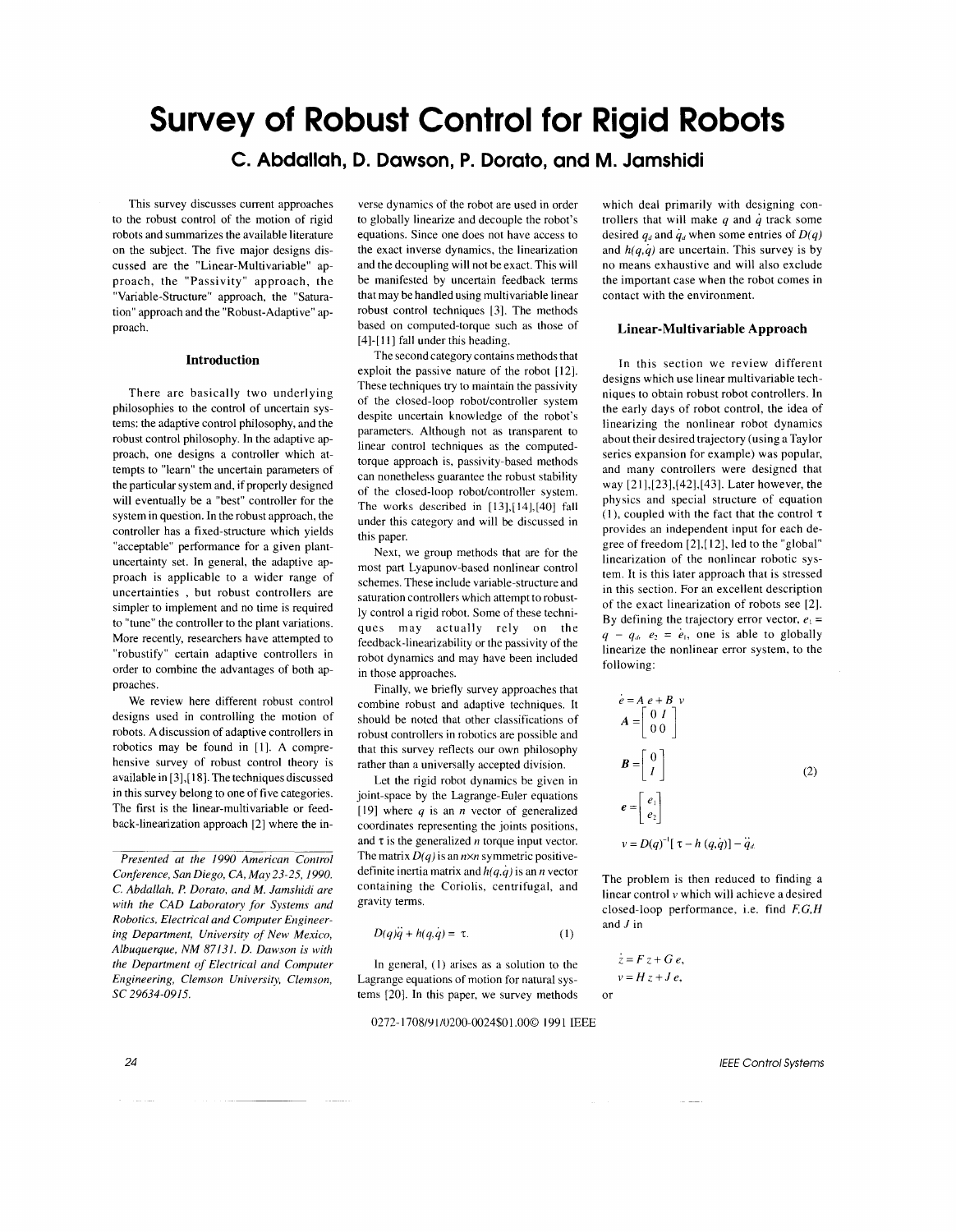$$
v(t) = [(sI - F)^{-1}G + J]e(t)
$$
  
 
$$
\equiv C(s)e(t)
$$
 (3)

Note that the above notation indicates that  $v(t)$ is the output of a system  $C(s)$  when an input  $e(t)$  is applied. The following static stat-feedback controller is often used:

$$
F = G = H = 0,J = -K\nu = -K1 e1 - K2 e2 \equiv -K e
$$
 (4)

leading to the nonlinear controller

$$
\mathfrak{r} = D(q) \, [\dot{q}_d + v] + h(q, \dot{q}) \tag{5}
$$

which, due to the invertibility of  $D(q)$  gives the following closed-loop system:

$$
\ddot{e}_1 + K_2 \dot{e}_1 + K_1 e_1 = 0.
$$

(6)

(7)

Unfortunately, the control law (S) can not usually be implemented due to its complexity or to uncertainties present in  $D(q)$  and  $h(q,q)$ . Instead, one applies  $\tau$  in (7) where  $\hat{D}$  and  $\hat{h}$  are estimates of *D* and *h:* 

$$
\tau = \hat{D} \left[ \ddot{q}_d + v \right] + \hat{h} \ .
$$

This in tum leads to (Fig. I):

$$
\dot{e} = A e + B (v + \eta) \n\eta = E (v + \ddot{q}_d) + D^{-1} \Delta h \nE = D^{-1} \hat{D} - I_n, \n\Delta h = \hat{h} - h .
$$
\n(8)

The vector  $\eta$  is a nonlinear function of both  $e$ and v and can not be treated as an external disturbance. It represents a disturbance of the globally linearized error dynamics which is caused by modeling uncertainties, parameter variations, external disturbances and maybe even noisy measurements [4]. The linear multivariable approaches then revolve around the design of linear controllers  $C(s)$  (which may be dynamical), such that the complete closedloop system (Fig. 1) is stable in some suitable sense, e.g. uniformly ultimately bounded [38], globally asymptotically stable, etc. for a given class of nonlinear perturbation  $\eta$ . In other words, choose  $C(s)$  in (3) such that the error  $e(t)$  in (9) is stable,

$$
\dot{e} = A e + B (v + \eta) \tag{9}
$$

$$
v(t) = C(s) e(t).
$$
 (10)

The reasonable assumptions (11)-(13) below are often made for revolute-joint robots when

February 1991

T

using this approach [24]. In the following,  $d_1$ ,  $d_2$ ,  $\alpha$ ,  $\beta_0$ ,  $\beta_1$ , and  $\beta_2$  are nonnegative finite constants which depend on the size of the uncertainties:

$$
d_2)^{-1} I_n \leq ||D^{-1}|| \leq (d_1)^{-1} I_n. \tag{11}
$$

$$
\|E\| \le \alpha \tag{12}
$$

$$
\|\Delta h\| \leq \beta_0 + \beta_1 \|\, e\| + \beta_2 \|\, e\|^{-2} \tag{13}
$$

Note that assumption (13) must be modified for robots with prismatic joints.

In general, the small-gain theorem [2S], the passivity theorem [2S], or the total stability theorem [26] are invoked to find  $C(s)$ . The most general of these controllers have been designed using Youla parametrization and *H*<sup>\*</sup> control theory [27],[28] and will be discussed first.

Spong and Vidyasagar [4] used the factorization approach [27] to design a class of linear compensators  $C(s)$ , parametrized by a stable transfer matrix  $R(s)$ , which guarantee

Static feedback compensators such as the ones given in (4) have also been used extensively starting with the works of Freund [30], and Tam *et al.* [6], where

$$
v = C(s) e = -Ke \tag{14}
$$

such that

$$
\dot{e} = A e + B (v + \eta) \n= (A - B K) e + B \eta = A_c e + B \eta.
$$
 (15)

In these papers, the authors use state feedback to either place the poles sufficiently far in the left-half-plane [9], therefore guaranteeing stability in the presence of  $\eta$  (by the total stability theorem for example), or an extra control loop  $[6]$  to correct for the effects of  $\eta$ . In [40], the state-feedback controller was used to define an appropriate output *Ke* such that the input-output closed-loop linear systems  $K(sI-A+BK)^{-1}B$  is Strictly-Positive-Real (SPR). The closed-loop stability was then assured for all  $\eta$  resulting from a passive non-





that the solution  $e(t)$  to the linear system  $(8)$ has a bounded  $L_{\infty}$  norm. The authors actually assumed that the bound on  $\Delta h$  is linear, i.e.  $\beta_2=0$  in (13) and found the family of all  $L_{\infty}$ stabilizing compensators of the nominal plant. A particular compensator may then be obtained by choosing the parameter  $R(s)$  to satisfy other design criteria such as surpressing the effects of  $\eta$ . As was discussed in [24], including the more reasonable quadratic bound will not destroy the  $L_{\infty}$  stability result, but will exclude any  $L_2$  results unless the problem is reformulated and more assumptions are made. In particular, noisy measurements are no longer tolerated. Craig [29] discussed the *L2*  problem in a similar setting, and under certain conditions, was able to show the boundedness of the error signals.

linear system by using the passivity theorem [2S]. In Kuo and Wang [31], the internal model principle developed by Francis and Wonham [32] is used to design a linear controller which minimizes the effects of the disturbance term  $\eta$ . However, since  $\eta$  is a nonlinear function of *e* and v, minimizing its effects does not necessarily guarantee closed-loop stability. In Gilbert and Ha [10], Proportional-Integral-Derivative control is applied in order to obtain some sensitivity improvements. Cai and Goldenberg [33] use Proportional-Integral control to improve the robustness properties of the controller. Arimoto and Miyazaki [34] use Proportional-Integral-Derivative feedback control to robustly stabilize robot manipulators.

r

25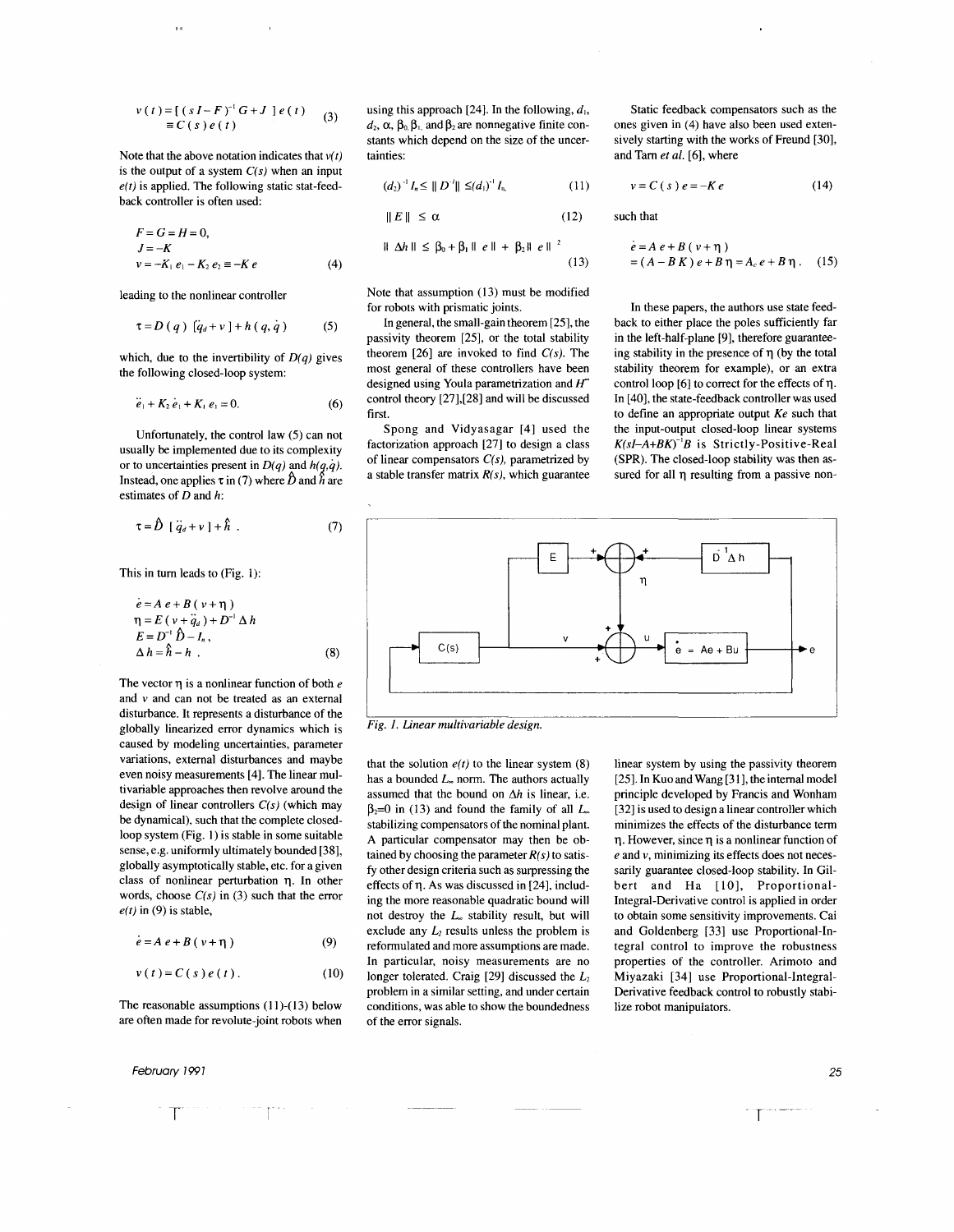

#### *Fig.* 2. *Passive controller design.*

The feedback-linearization approach has been popular (under different names) in the robotics field. Its main advantage is obviously the wealth of linear techniques which may be used in the linear outer loop. In the presence of contact forces however, this approach becomes much more involved as was discussed in  $[14]$ . In addition, many controllers designed using this approach are not practical because they require a large control effort.

In some cases, the previously mentioned local linearization approach was combined with other techniques in order to guarantee robust stability [21],[23],[42]. In particular, Desa and Roth [23] used the internal model principle to minimize the effects of disturbances for a robot model linearized over segments of the total operating time. Here also, closed-loop stability is not guaranteed.

#### **Passivity-Based Approach**

In this section, we review approaches which rely on the passive structure of rigid robots as described in equation (16) where  $h(q,q) = C(q,q)q + g(q)$ , and  $D(q) - 2C(q,q)$  is skew-symmetric by an appropriate choice of *C(q,q) [12]:* 

$$
D(q)\ddot{q}+C(q,\dot{q})\dot{q}+g(q)=\tau.
$$
 (16)

As a resuit of the skew-symmetry of *D-2C,*  the following theorem is obtained.

*Theorem* [1 J: The Lagrange-Euler dynamical equations of a rigid robot (1) define a passive mapping from  $\tau$  to  $\dot{q}$ , i.e. for some  $\beta$ >0 and all T finite, the following inequality holds:

$$
\langle \dot{q}, \tau \rangle_{\tau} \equiv \int_{0}^{T} \dot{q}^{\tau} \tau dt \geq -\beta. \qquad (17)
$$

Based on this theorem, if one can close the loop from  $\dot{q}$  to  $\tau$  with a passive system (along with *12* bounded inputs) as in Fig. 2, the closedloop system will be asymptotically stable using the passivity theorem [25]. This howof *e,* and not of *e,.* On the other hand, if one can show the passivity of the system which maps  $\tau$  to a new vector  $r$  which is a filtered version of  $e_1$ , then a controller which closes the loop between  $-r$  and  $\tau$  will guarantee the asymptotic stability of both  $e_i$  and  $\dot{e}_i$ . This indirect use of the passivity property was illustratedin [1],[55] and will be discussed next. Let the controller be given by (18)-(21) where  $F(s)$  is a strictly proper, stable, rational function and  $K<sub>r</sub>$  is a positive definite matrix,

ever, will only show the asymptotic stability

$$
\tau = D(q) a + C(q, \dot{q}) v
$$
  
+ G(q) - K, (q - v) \t\t(18)

(19)

$$
v=\dot{q}-r
$$

$$
r = -\left[s I + \frac{K(s)}{s}\right]e_1\tag{20}
$$

$$
= - F(s)^{-1} e_1
$$
  
\n
$$
a = \dot{v}.
$$
 (21)

Then it may be shown that both  $e_1$  and  $e_1$ , are asymptotically stable. This approach was used in the adaptive control literature to design passive controllers [I] but its modification in the design of robust controllers when D, C and G are not exactly known is not obvious.

On the other hand, consider the control law (22) where  $\Lambda(s)$  is an SPR transfer function,

$$
\tau = -\Lambda(s) \dot{e}_1 + u_2. \tag{22}
$$

The external input  $u_2$  has to be bounded in the  $L<sub>2</sub>$  norm. Unfortunately, the inclusion of an integrator which reconstructs the error *e,* will destroy the SPR condition. Substituting the above control law into equation (16), one gets from Fig. 2:

$$
r = -\Lambda (s) \dot{e}_1. \tag{22}
$$

By an appropriate choice of  $\Lambda(s)$  and  $u_2$ , one can apply the passivity theorem and deduce that  $\dot{e}_1$  and r are bounded in the  $L_2$  norm, and since  $A(s)^{t}$  is SPR (being the inverse of an SPR function), one deduces that  $e_1$ , is asymptotically stable because

$$
\dot{\boldsymbol{e}}_1 = -\boldsymbol{\Lambda} \left( \boldsymbol{s} \right)^{-1} \boldsymbol{r}.\tag{23}
$$

Unfortunately, as discussed above, this will only imply that the position error *e,* is bounded but not its asymptotic stability in the case of time-varying trajectories  $\begin{bmatrix} q_d^T & q_d^T \end{bmatrix} T$ . In the set-point tracking case however, and with gravity precompensation, the asymptotic stability of *e,* may be deduced using LaSalle's theorem [19]. The robustness of the controller (22) is guaranteed as long as *A(s)* is SPR and that  $u_2$  is  $L_2$  bounded, regardless of the exact values of the robot's parameters. Note that the controller (22) may be deduced from (5) by choosing the nonlinear controller

$$
\tau = D [\dot{q} + v] + C \dot{q} + g
$$
  
\n
$$
v = -D^{-1} [\Lambda (s) \dot{e}_1 + C \dot{q} + g]
$$
  
\n
$$
u_2 = D \dot{q}_d .
$$
\n(24)

The passivity approach in (22) is then a modified version of the feedback-linearization approaches. In [13],[ 14], however, Anderson demonstrated using networktheoretic concepts, that even in the absence of contact forces, a feedback-linearization-based controller is not passive and may therefore cause instabilities in the presence of uncertainties. His solution to the problem consisted of using Proportional-Derivative (PD) controllers with variable gains  $K_1(q)$  and  $K_2(q)$  which depend on the inertia matrix  $D(q)$ , i.e.

$$
\tau = -K_1(q) e_1 - K_2(q) e_2 + g. \qquad (25)
$$

Even though  $D(q)$  is not exactly known, the stability of the closed-loop error is guaranteed by the passivity of the robot and the feedback law. The advantage of this approach is that contact forces and larger uncertainties may now be accommodated. Its main disadvantage is that although robust stability is guaranteed, the closed-loop performance depends on the knowledge of *D(q)* whose singular values are needed in order to find  $K_1$  and  $K_2$ .

#### **Variable-Structure Controllers**

In this section, we group designs that use variable-structure controllers [15]. The VSS theory has been applied to the control of many nonlinear processes [63]. One of the main features of this approach is that one only needs to drive the error to a" switching surface," after which the system is in "sliding mode" and will not be affected by any modeling uncertainties and/or disturbances [15],[16]. The first ap-

#### IEEE Control Systems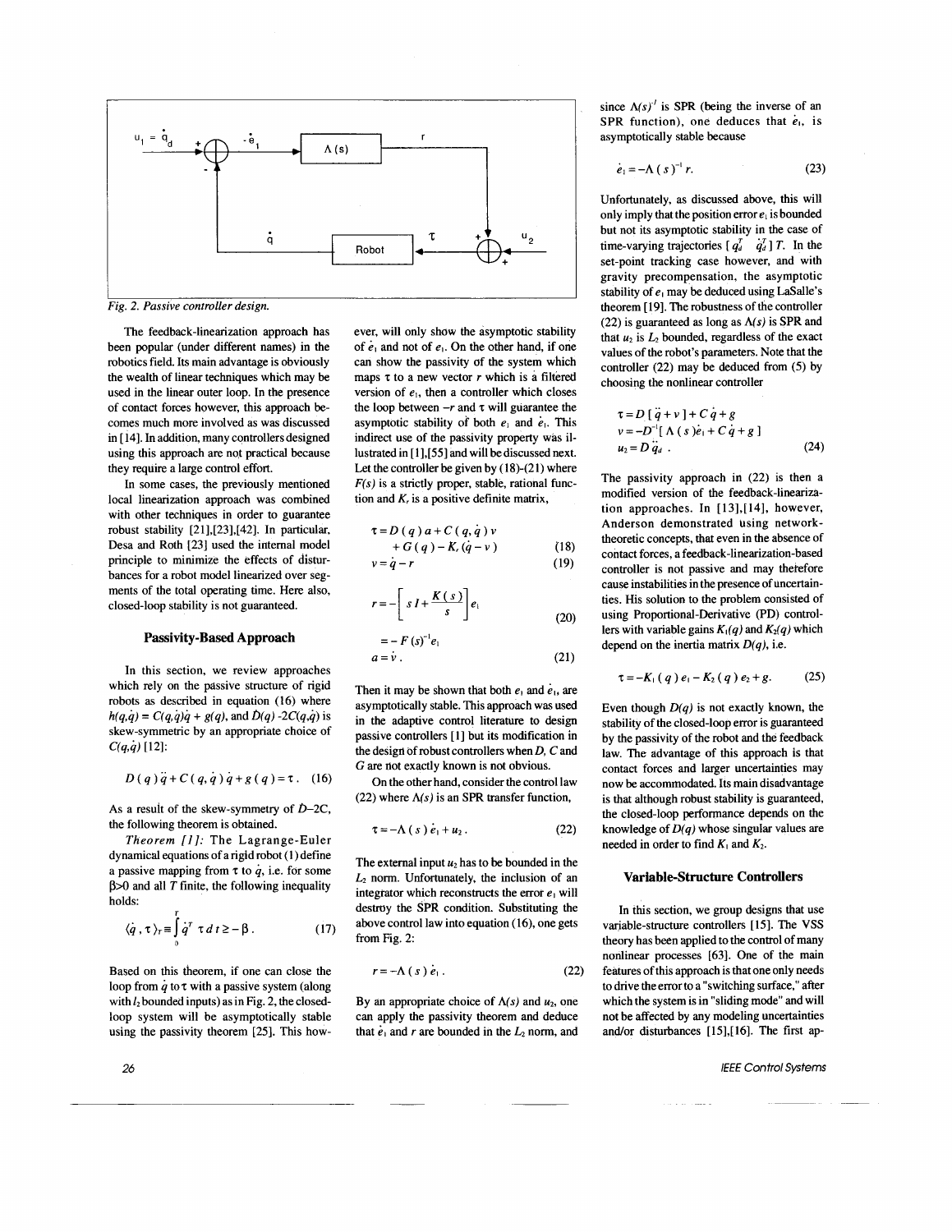plication of this theory to robot control seems to be in the work of Young [16] where the set point regulation problem ( $\dot{q}_d$ =0) was solved using the following controller:

$$
\tau_i = \begin{cases} \tau_i^+, & \text{if } s_i \left( e_{1i}, \dot{q}_i \right) > 0 \\ \tau_i^-, & \text{if } s_i \left( e_{1i}, a_i \right) < 0 \end{cases}
$$
 (26)

where  $i=1,...,n$  for an n - link robot, and  $s_i$  are the switching planes,

$$
s_i(e_{1i}, q_i) = c_i e_{1i} + q_i, \quad c_i > 0. \tag{27}
$$

It is then shown using the hierarchy of the sliding surfaces  $s_1, s_2, \ldots, s_n$  and given bounds on the uncertainties in the manipulators model, that one can find  $\tau^*$  and  $\tau^-$  in order to drive the error signal to the intersection of the sliding surfaces after which the error will "slide" to zero. This controller eliminates the nonlinear coupling of the joints by forcing the system into the sliding mode. In [58], a modification of the Young controller was presented. Other VSS robot controllers may be found in [53],[59],[60]. Unfortunately, for most of these schemes, the control effort as seen from (26) is discontinuous along  $s_i = 0$  and will therefore create" chattering" which may excite unmodeled high-frequency dynamics.

To address this problem, Slotine modified the original VSS controllers using the socalled "suction control" [17],[41]. In this approach, the sliding surface s is allowed to be time-varying and the control procedure consists of two steps. In the first, the control law forces the trajectory towards the sliding surface while in the second step, the controller is smoothed inside a possibly time-varying boundary layer. This will achieve optimal trade-off between control bandwidth and tracking precision, therefore eliminating chattering and the sensitivity of the controller to high-frequency unmodeled dynamics. The controller structure in this case is given by (28) where  $\Lambda$  is a diagonal matrix of positive elements  $\lambda_i$  (which may be time-varying) and  $\phi(.)$ is a nonlinear term determined by the extent of the parametric uncertainties and the suction control modifications [17],

$$
\begin{aligned} &\tau = \hat{D} \left[ \ddot{q}_d - K_2 \dot{e}_1 - K_1^2 e_1 - \phi \left( q, \dot{q}, t \right) \right] + \hat{h} \\ & K_1 = \Lambda^2 \\ & K_2 = 2\Lambda \end{aligned} \tag{28}
$$

More recently, in [61],[62], VSS controllers which avoided the inversion of the inertia matrix were introduced. The VSS approach although theoretically appealing, does not fully exploit the physics of the robots. In addition, in practice and to avoid chattering, the asymptotic stability of the error is sacrificed.

February 1991

#### **Robust Saturation Approach**

In this section, we review the research that utilizes an auxiliary saturating controller to compensate for the uncertainty present in the robot dynamics as given by (29) where  $D(q)$ and  $C(q,q)$  are defined in (16), and  $Z(q,q)$  is an n- vector representing friction, gravity and bounded torque disturbances:

$$
D(q)\ddot{q} + C(q, \dot{q})\dot{q} + Z(q, \dot{q}) = \tau. (29)
$$

The controllers introduced in this section are robust due to the fact they only depend on uncertainty bounds rather than on the actual values of the parameters. The following bounds are needed and may be physically justified. The  $d_i$ 's and  $\zeta_i$ 's in (30) and (31) are positive scalar constants and the trajectory error *e* is defined before:

$$
d_1 I_n = D(q) d_2 I_n \tag{30}
$$

$$
|| C (q, \dot{q}) \dot{q} + Z (q, \dot{q}) ||
$$
  
\$\leq \zeta\_0 + \zeta\_1 || e || + \zeta\_2 || e ||^2\$. (31)

Note the similarity between (11)-(13) and (30) and (31).

Based on (30),(31), Spong [8] used Lyapunov stability theory to guarantee the ultimate boundedness of *e,* a concept defined in [38] for example. The control strategy is actually based on the works of Cvetkovic [35] and the linear high-gain theory of Barmish [36], Gutman [37] and Corless [38]. Spong's controller is representative of this class and is given as follows:

$$
\tau = (2 d_1 d_2) (d_1 + d_2)^{-1}\n [q_a - K_2 e_2 - K_1 e_1 - v_r]\n+ \hat{C} (q, q) + \hat{Z} (q, q)
$$
\n(32)

where

$$
v_r = \begin{cases} (B^T P e) (||B^T P e ||)^{-1} \rho; \\ \text{if } ||B^T P e || > \varepsilon \\ (B^T P e) \varepsilon^{-1} \rho; \\ \text{if } ||B^T P e || \le \varepsilon \end{cases}
$$
 (33)

and

$$
\rho = (1 - \alpha)^{-1} [\alpha || \ddot{q}_d || + || K_1 ||
$$
  
|| 
$$
|| e_1 || + || K_2 || \cdot || e_2 || + (d_1)^{-1} \phi
$$
 (34)

$$
\phi = \beta_0 + \beta_1 \|\ e\| + \beta_2 \|\ e\|^2 \tag{35}
$$

$$
\alpha = (d_2 - d_1) (d_2 + d_1)^{-1}. \tag{36}
$$

Note that in the equations above, the matrix B is defined as in (2), the  $\beta_i$ 's are defined as in (13), and the matrix *P* is the symmetric, positive-definite solution of the Lyapunov equation (37), where  $Q$  is symmetric and positive-definite matrix and  $A_c$  is given in (15):

$$
A_c^T P + P A_c = -Q \tag{37}
$$

Upon closer examination of Spong's controller (32)-(36), it becomes clear that *v,* depends on the servo gains  $K_1$  and  $K_2$  through  $\rho$ . This might obscure the effect of adjusting the servo gains and may be avoided as described in [45]. In fact, let the controller be given by

$$
\tau = -K_2 e_2 - K_1 e_1 - v_r (\rho, e_1, e_2, \varepsilon) \qquad (38)
$$

where  $v_r$  is given as in (33) and

$$
\rho = \delta_0 + \delta_1 \parallel e \parallel + \delta_2 \parallel e \parallel^2
$$
 (39)

where  $\delta_i$ 's are positive scalars. Note that  $\rho$  no longer contains the servo gains and as such, one may adjust  $K_1$  and  $K_2$  without tampering with the auxiliary control  $v_r$ . As was also shown in [45], if the initial error  $e(0)=0$  and by choosing  $K_2 = 2K_1 = k_n I_n$ , the tracking error may be bounded by the following which shows the direct effect of the control parameters on the tracking error,

$$
\parallel e \parallel \leq \left[ 4 \left( 2 \, k_{\nu} + \frac{3 \, d_{2}}{2} \right) \varepsilon \left( k_{\nu} \, d_{1} \right)^{-1} \right]^{2} . \tag{40}
$$

In [44], Corless presented a simulation of a similar controller using a Manutec R3 robot. A similar control scheme was given by Chen in [39]. Chen's controller however, requires acceleration measurements. In [5], Gilbert and Ha used a saturating-type feedback derived from Lyapunov-stability theory in order to guarantee the ultimate boundedness of the tracking error. Similarly in [II], Samson derived a "high-gain" controller which guarantees the ultimate boundedness of the error.

#### **Robust Adaptive Approach**

In this section, we briefly review some approaches that combine adaptive and robust control concepts. Since so much work has been done in the field of adaptive control of robotic manipulators [I], we only concentrate on schemes that are robust in addition to being adaptive. Let us first review one of the most commonly used robot adaptive controllers. This scheme was derived by Slotine [46] and a simplified version is given by the following where  $\hat{\phi}$  is an *r* vector of the estimated

 $-\overline{1}$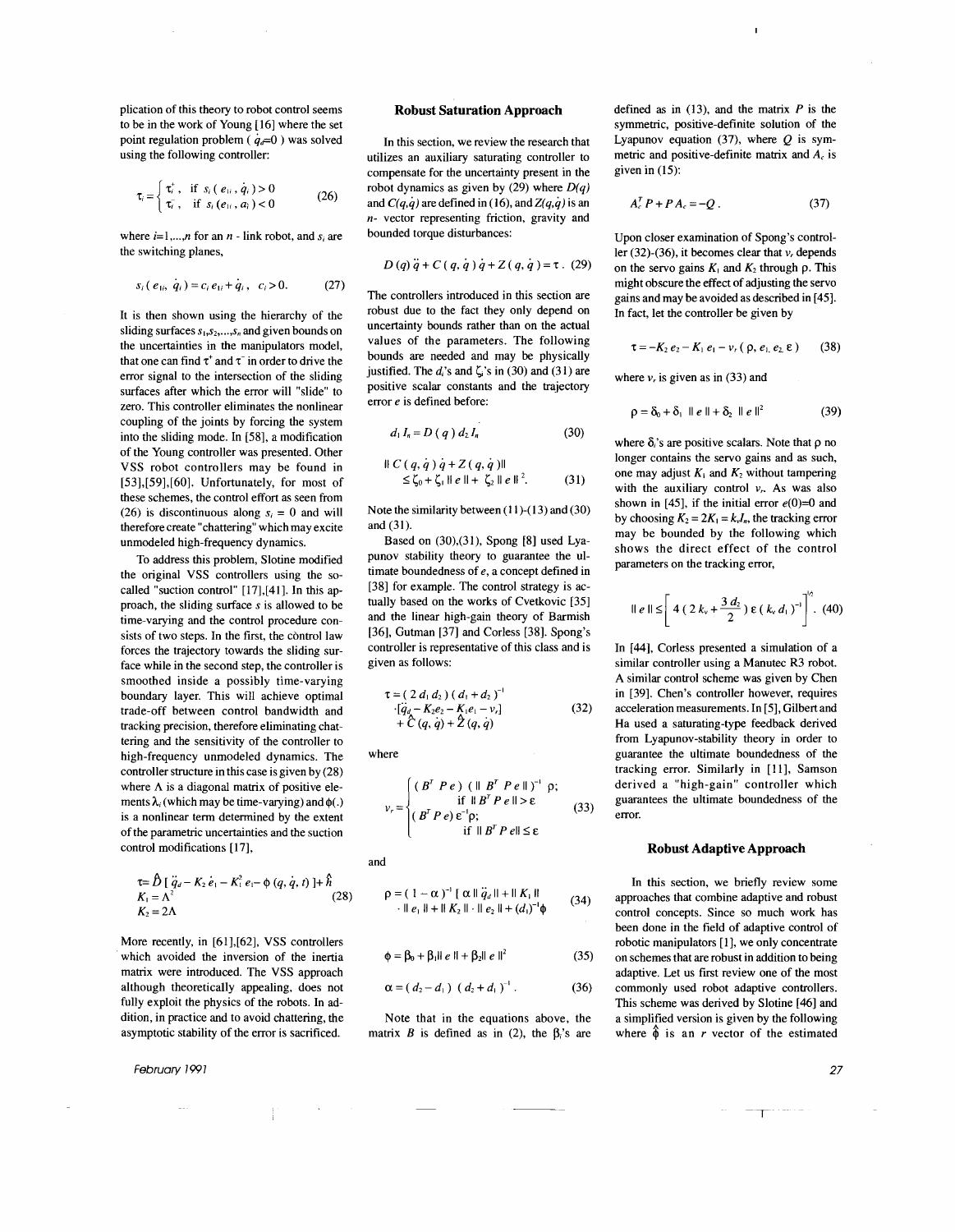parameters, and  $Y(.)$  is an  $n \times r$  regression matrix of known time functions:

$$
\tau = \tau_a = Y(.)\hat{\phi} - K_2 e_2 - K_1 e_1 \qquad (41)
$$
  

$$
\frac{d\hat{\phi}}{dt} = -Y^T(.)\left[e_1 + e_2\right]. \qquad (42)
$$

If there are no disturbances in the model (16), the tracking error is shown to be asymptotically stable with the above controller. However, the parameter estimate  $\hat{\phi}$  in (42) may become unbounded in the presence of a bounded disturbance  $T_d$ , or unmodeled dynamics [29],[54]. Robust-Adaptive controllers have attempted to robustify adaptive schemes against such uncertainties.

In [47], Siotine showed that the parameter estimates remain bounded if one uses

$$
\tau = \tau_a + k_d \text{ sgn } (e_1 + e_2) \tag{43}
$$

where  $\tau_a$  is given in (41) and  $k_d$  is a positive scalar constant satisfying

 $k_d > ||T_d||$ .  $(44)$ More recently [48], Reed introduced the  $\sigma$ modification method originated by Ioannou [49] in order to compensate for both unmodeled dynamics and bounded disturbances. The control law is now given by

$$
\tau = \tau_a = Y(.)\hat{\phi} - K_2 e_2 - K_1 e_1 \qquad (45)
$$
  

$$
\frac{d\hat{\phi}}{dt} = -Y^T(.)\left[e_1 + e_2\right] - \sigma \hat{\phi} \qquad (46)
$$

where

$$
\sigma = \begin{cases} 0, & \text{if } \|\hat{\varphi}\| < \phi_0 \\ \|\hat{\varphi}\| \left(\phi_0\right)^{-1} - 1, & \text{if } \phi_0 < \|\hat{\varphi}\| < 2\phi_0 \\ 1, & \text{if } \|\hat{\varphi}\| > 2\phi_0 \end{cases}
$$
(47)

and

$$
\phi_0 > \mathsf{II} \; \phi \; \mathsf{I} \; . \tag{48}
$$

Using this controller, Reed was able to show that the tracking error and all closed-loop signals are bounded.

Another approach in this section is that of Singh [50] which combines Spong's controller in (32) with adaptive techniques to estimate the uncertainty terms  $\beta_0$ ,  $\beta_1$ , and  $\beta_2$  in (35). Therefore, no prior knowledge about the exact size of the uncertainties is needed.

In [64], Spong and Ghorbel addressed certain instability mechanisms in the adaptive control of robots. A composite control law was used to damp out the fast dynamics, then a slow adaptive control law based on the algorithm of Siotine and Li [47] was robustified using the  $\sigma$ -modification [65]. Unfortunately,

asymptotic stability is then lost if tracking a time-varying trajectory is desired. The algorithm is modified again using the switching  $\sigma$ -modification to ensure the asymptotic stability to a class of time-varying trajectories.

#### **Conclusions**

The robust motion control of rigid robot was reviewed. Five main areas were identified and explained. All controllers were robust with respect to a range of uncertain parameters although some of them could only guarantee the boundedness of the position-tracking error rather than its asymptotic convergence. In the last section, we also included adaptive controllers that are also robust. The question of which robust control method to choose is difficult to answer analytically but the following guidelines are suggested. The linear-multivariable approach is useful when linear performance specifications (Percent overshoot, Damping ratio, etc.) are available. This approach may however result in high-gain control laws in the attempt to achieve robustness. The passive controllers are easy to implement but do not provide easily quantifiable performance measures. The robust version of these controllers does not exploit the physics of the robot as their adaptive versions do. The variable-structure controllers should not be used when the flexibilities of the links are considerable for fear of exciting their high frequency dynamics. The saturation controllers, are most useful when a short transient error can be tolerated but ultimately, the error will have to be bounded. The robust adaptive controllers require more computing power and an adaptation time. On the other hand, they are most useful when repetitive or long duration tasks are performed. Their performance actually improves with time and they should be used when a high degree of performance is required. It is useful to note, that although the robot's dynamics are highly nonlinear, most successful controllers have exploited their physics and their very special structure [55],[56]. This observation should be useful as we try to include force control, and flexibility effects in the current and future robotics research.

#### **References**

[1] R. Ortega and M.W. Spong, "Adaptive motion control of rigid robots: A tutorial," *Proc. IEEE Con! Dec.* & *Contr.,* pp. 1575-1584, Austin, TX, Dec. 1988.

[2] K. Kreutz, "On manipulator control by exact linearization," *IEEE Trans. Auto. Cont.,* Vol. 34, pp. 763-767, July 1989.

[3] P. Dorato, Ed., *Robust Control.* New York: IEEE Press, 1987.

[4] M.W. Spong and M. Vidyasagar, "Robust linear compensator design for nonlinear robotic control," *IEEE* J. *Rob. Autom.,* Vol. RA-3, pp. 345-351, Aug. 1987.

[5] E.G. Gilbert and I.J. Ha, "An approach to nonlinear feedback control with applications to robotics," *IEEE Trans. Sys., Man, and Cyber.,* Vol. SMC-14, pp. 879-884, Nov./Dec. 1984.

[6] T.J. Tarn, A.K. Bejczy, A. Isidori, and Y. Chen, "Nonlinear feedback in robot arm control," in *Proc. IEEE Conf. Dec. and Contr.,* Las Vegas, NV, Dec. 1984.

17] EJ. Davison and A. Goldenberg, "The robust control of a general servomechanism problem: The servo compensator," *Automatica,* Vol. 11, pp. 461- 471,1975.

[8] M.W. Spong, J.S. Thorp, and J.M. Kleinwaks, "Robust microprocessor control of robot manipulators, *Automatica,* Vol. 23, pp. 373-379, 1987.

[9] M.S. Fadali, M. Zohdy, and B. Adamczyk, "Robust pole assignment for computed torque robotic manipulators control," in *Proc. IEEE Amer. Contr. Con!,* June 1989, pp. 37-41.

[10] E.G. Gilbert and I.J. Ha, "Robust tracking in nonlinear systems," *IEEE Trans. Autom. Contr.,* Vol. AC-32, pp. 763-771,1987.

[11] C. Samson, "Robust nonlinear control of robotic manipulators," in *Proc. 22nd IEEE Con! Dec. Contr.,* San Antonio, TX, Dec. 1983, pp. 1211- 1216.

[121 M.W. Spong, "Control of flexible joint robots: A survey," Rep. UILU-ENG-90-2203, DC-1l6, Coordinated Science Laboratory, University of Illinois at Urbana-Champaign, Feb. 1990.

[13] R.J. Anderson, "Passive Computed Torque Algorithms For Robots," *Proc. IEEE Con! Dec.* & *Contr.,* Tampa, FL, Dec. 1989, pp. 1638-1644.

[14] R.J. Anderson, "A network approach to force control in robotics and teleoperation," Ph.D. thesis, Dept. Electrical and Computer Engineering, Univ. Illinois at Urbana-Champaign, 1989,

[15] V.I. Utkin, "Variable structure systems with sliding modes," *IEEE Trans. Auto. Contr.,* Vol. AC-22, pp. 212-222, Apr. 1977.

116] K-K.D. Young, "Controller design for a manipulator using theory of variable structure systems," *IEEE Trans. Syst., Man, and Cyber.,* Vol. SMC-8, pp. 210-218, Feb. 1978.

[17] J-J.E. Siotine, "The robust control of robot manipulators," *Int.* J. *Rob. Res.,* Vol. 4, pp. 49-64, Summer 1985.

[18] P. Dorato and R.K. Yedavali, *Recent Advances in Robust Control.* New York: IEEE Press, 1990.

[19] M.W. Spong and M. Vidyasagar, *Robot Dynamics and Control.* New York: Wiley, 1989.

[20] L. Meirovitch, *Methods of Analytical Dynamics.* New York: McGraw-Hill, 1970.

[21] P. Misra, R.V. Patel, and C.A. Balafoutis, "A robust servomechanism control scheme for tracking cartesian space trajectories," Preprint.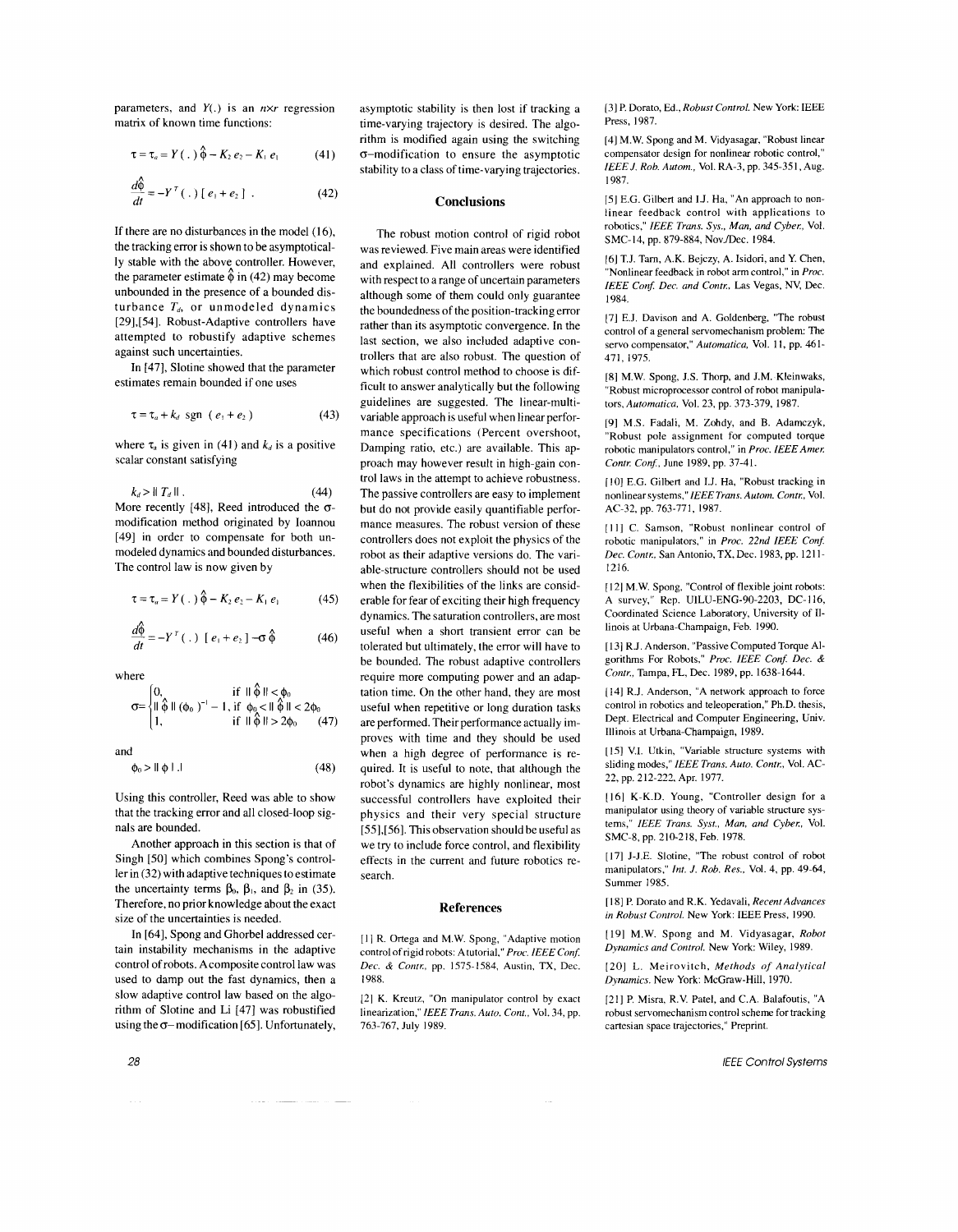[22] L.R. Hunt, R. Su, and G. Meyer, "Global transformations of nonlinear systems," *IEEE Trans. Autom. Contr.,* Vol. AC-28, pp. 24-31,1983.

[23] S. Desa and B. Roth, "Synthesis of control systems for manipulators using multivariable robust servo mechanism theory," *Int.* J. *Robotic Res.,* Vol. 4, pp. 18-34, Fall 1985.

[24] N. Becker and W.M. Grimm, "On *L2* and Loo stability approaches for the robust control of robot manipulators," *IEEE Trans. Automa. Contr.* . Vol. 33, pp. 118-122, Jan. 1988.

[25] C. Desoer and M. Vidyasagar, *Feedback Systems: Input-Output Properties.* New York: Academic, 1975.

[26) B.D.O. Anderson *et ai., Stability of Adaptive Systems: Passivity and Averaging Techniques.*  Englewood Cliffs, NJ: Prentice-Hall, 1989.

[27) M. Vidyasagar, *Control Systems Synthesis: A Factorization Approach.* Cambridge, MA, M.I.T. Press, 1985.

[28) B.A. Francis, *A Course in Hoo Control Theory.*  Berlin: Springer-Verlag, 1987.

[29] J.J. Craig, *Adaptive Control of Mechanical Manipulators.* Reading, MA: Addison-Wesley, 1988.

[30) E. Freund, "Fast nonlinear control with arbitrary pole-placement for industrial robots and manipulators," *Int.* J. *Rob. Res .* . Vol. I. pp. 65-78, Spring 1982.

[31] C.Y. Kuo and S.P.T. Wang, "Nonlinear robust industrial robot control," *Trans. ASME* J. *Dyn. Syst. Meas. Control.* Vol. Ill, pp. 24-30, Mar. 1989.

[32) B.A. Francis and W.M. Wonham, "The internal model principle of control theory," *Automatica.* Vol. 12, pp. 457-465, 1976.

[33) L. Cai and A.A. Goldenberg, "Robust control of position and force for a robot manipulator in non-contact and contact tasks," in *Proc. Amer. Contr. Conj.* Pittsburgh, PA, June 1989, pp. 1905- 1911.

[34] S. Arimoto and F. Miyazaki, "Stability and robustness of pid feedback control for robot manipulators of sensory capability," in *Proc. 1st Int. Symp. Robotics Res ..* pp.783-799, 1983.

[35] V. Cvetkovic and M. Vukobratovic, "One robust, dynamic control algorithm for manipulation systems," *Int.* J. *Robotics Res.,* Vol. 1, pp. 15-28, 1982.

[36] B.R. Barmish, I.R. Petersen, and A. Fever, "Linear ultimate boundedness control of uncertain dynamical systems," *Automatics.* Vol. 19, pp. 523- 532, 1983.

[37] S. Gutman, "Uncertain dynamic systems - A Lyapunov min-max approach," *IEEE Trans. Autom. Contr..* Vol. AC-24, pp. 437-443, 1979.

[38) MJ. Corless and G. Leitman, "Continuous state feedback guaranteeing uniform ultimate boundedness for uncertain dynamic systems," *IEEE Trans. Autom. Contr..* Vol. AC-26. pp. 1139-1144, 1981.

[39] Y.H. Chen, "On the deterministic performance of uncertain dynamical systems," *Int.* J. *Contr.,* Vol. 43, pp. 1557-1579, 1986.

February 1991

[40] C. Abdallah and R. Jordan, "A positive-real design for robotic manipulators," *Proc. IEEE Amer. Contr. Conj,* San Diego, CA, May 1990.

[41] J.J. Slotine and S.S. Sastry, "Tracking control of nonlinear systems using sliding surfaces with applications to robot manipulators," *Int.* J. *Contr..*  Vol. 38, pp. 465-492, 1983.

[42] M. Whitehead and E.W. Kamen, "Control of serial manipulators with unknown variable loading," in *Proc. IEEE Conj Dec.* & *Contr.,* Ft. Lauderdale, FL, Dec. 1985.

[43) J.Y.S. Luh, "Conventional controller design for industrial robots: A tutorial," *IEEE Trans. Sys .. Man.*  & *Cyber..* Vol. SMC-13, pp. 298-316, May/June 1983.

[44] M. Corless, "Tracking controllers for uncertain systems: Application to a Manutec R3 robot," J. *Dyn. Sys .• Meas.,* & *Contr..* Vol. III, pp. 609-618, Dec. 1989.

[45] D. Dawson and F. Lewis, "Robust and adaptive control of robot manipulators without acceleration measurement," in *Proc. IEEE Conf. Dec.* & *Contr.,*  Tampa, FL, 1989.

[46] JJ. Siotine and W. Li, "Theoretical issues in adaptive control," presented at Fifth Yale Workshop on Applic. of Adaptive Systems Theory, New Haven, CT, 1987.

[47] JJ. Siotine and W. Li, "On the adaptive control of robot manipulators," *Int.* J. *Rob. Res ..* Vol. 3, 1987.

[48)J. Reed and P. Ioannou, "Instability analysis and robust adaptive control of robot manipulators," in *Proc. IEEE Conf. Dec.* & *Contr..* 1988, pp. 1607- 1612.

[49) P. Ioannou and K. Tsakalis, "A robust direct adaptive controller," *IEEE Trans. Auto. Contr..* Vol. AC-31, pp. 1033-1043, Nov. 1986.

[50) S.N. Singh, "Adaptive model following control of nonlinear robotic systems," *IEEE Trans. Auto. Contr.,* Vol. AC-30, pp. 1099-1100, Nov. 1985.

[51) M. Corless and G. Leitmann, "Adapti ve control of systems containing uncertain functions and unknown functions with uncertain bounds," J. *Optim. Theory Applic.,* Jan. 1983.

[52) K.Y. Lim and M. Eslami, "Robust adaptive controller designs for robot manipulator systems," *IEEE Conf. Rob.* & *Auto.,* San Francisco, CA, Apr. 1986.

[53] S. Nicosia and P. Tomei, "Model reference adaptive control algorithms for industrial robots," *Automatica,* pp. 635-644, May 1984.

[54) S. Sastry and M. Bodson, *Adaptive Control: Stability. Convergence and Robustness.* Englewood Cliffs, NJ, Prentice-Hall, 1989.

[55] J-J.E. Siotine, "Putting physics in control- The example of robotics," *IEEE Contr. Syst. Mag.,* Vol. 8, pp. 12-17, Dec. 1988.

[56) P.E. Crouch and AJ. van der Schaft, *Variational and Hamiltonian Control Systems.* Thoma and Wyner Ed. Berlin: Springer-Verlag, 1987.

[57] B.E. Paden and S.S. Sastry, "A calculus for computing Filipov's differential inclusion with application to the variable structure control of robot manipulators," IEEE Trans. Circ. Syst., Vol. CAS-34, pp. 73-82, Jan. 1987.

[58] R.G. Morgan and U. Ozgunner, "A decentralized variable structure control algorithm for robotic manipulators," *IEEE* J. *Rob.* & *Auto .•* Vol. RA-I, pp. 57-65, Mar. 1985.

[59] E. Bailey and A. Arapostathis, "Simple sliding mode control scheme applied to robot manipulators," *Int.* J. *Contr.,* Vol. 45, pp. ll97-1209, 1987.

[60] G. Bartolini and T. Zolezzi, "Variable structure nonlinear in the control law," *IEEE Trans. Auto. Contr..* Vol. AC-30, pp. 681-684, July 1985.

[61) K.S. Yeung and Y.P. Chen, "A new controller design for manipulators using the theory of variable structure systems," *IEEE Trans. Auto. Contr..* Vol. 33, pp. 200-206, Feb. 1988.

[62] Y-F Chen, T. Mita, and S. Wakui, "A new and simple algorithm for sliding mode trajectory control of the robot arm," *IEEE Trans. Auto. Contr..* Vol. 35, pp. 828-829, July 1990.

[63] R.A. DeCarlo, S.H. Żak, and G.P. Matthews, "Variable structure control of nonlinear multivariable systems," *IEEE Proc..* Vol. 76, pp. 212-232, Mar. 1988.

[64) M.W. Spong and F. Ghorbel, "Robustness of adaptive control of robots," in *Proc. Symp. Control of Robots and Manufacturing Systems.* Arlington, TX, Nov. 1990.

[65) P.A. Ioannou and P.V. Kokotovic, "Instability analysis and improvement of robustaness of adaptive control," *Automatica.* Vol. 20, pp. 583-594, 1984.



**Peter Dorato** is a native of New York, NY. He received his B.S.E.E. degree from the City College of New York in 1955, the M.S.E.E. degree from Columbia University in 1956, and the D.E.E. degree from the Polytechnic University (formerly

Polytechnic Institute of Brooklyn) in 1961. He was awarded a National Science Foundation faculty fellowship in 1960 to support his graduate studies at the Polytechnic University.

Dr. Dorato was a faculty member at the City College of New York from 1956 to 1957, and at the Polytechnic University from 1957 to 1972. He joined the University of Colorado at Colorado Springs as a professor and director of the Resource Systems Analysis program. In 1976, he joined the department of electrical engineering and computer science at the University of New Mexico as department chairman, where he served as chairman for eight years. He is currently professor of electrical and computer engineering at the University of New Mexico and an honorary professor at the Nanjing Aeronautical Institute.

Dr. Dorato was a member of the Control Systems Society board of governors for the following periods of time: 1970-73 and 1984-89. He has been a past associate editor of the *IEEE Transactions on Automatic Control* (1969-72, 1981-83), and was pro-

29

T

-r